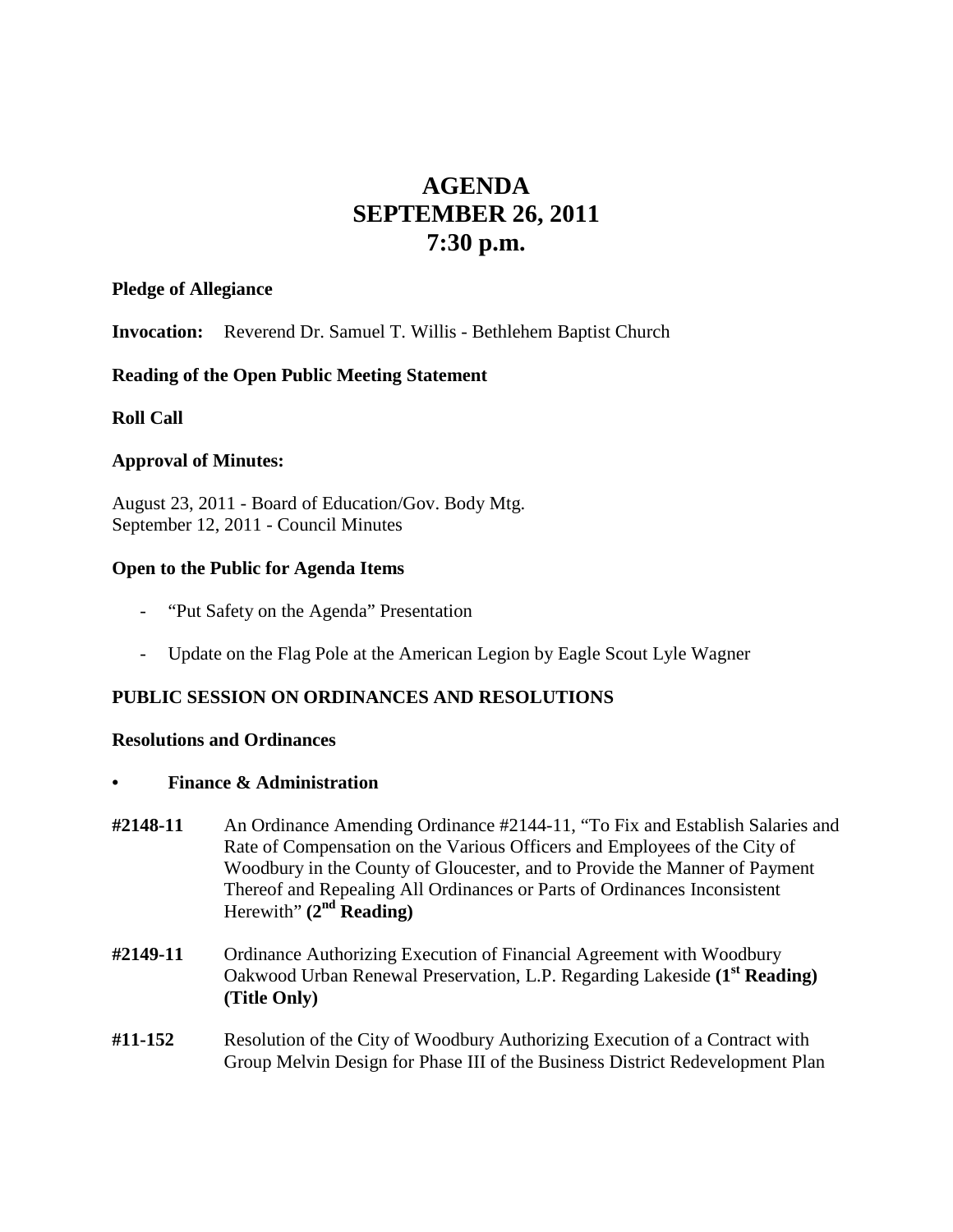| #11-154 | Resolution Endorsing the Application & Submission of Grant Application and<br>Execution of Agreement for Municipal Aid from the New Jersey Department of<br>Transportation for Local Aid for the Resurfacing and Safety Improvements to<br>Cooper Street #00215  |
|---------|------------------------------------------------------------------------------------------------------------------------------------------------------------------------------------------------------------------------------------------------------------------|
| #11-155 | Resolution Endorsing the Application & Submission of Grant Application and<br>Execution of Agreement for Municipal Aid from the New Jersey Department of<br>Transportation for Local Aid for the Resurfacing and Safety Improvements to<br>Watkins Avenue #00216 |
| #11-156 | Resolution Endorsing the Application & Submission of Grant Application and<br>Execution of Agreement for Municipal Aid from the New Jersey Department of<br>Transportation for Local Aid for a Safe Streets to Transit Grant Application<br>#00027               |
| #11-157 | Resolution to Adjust Water Charges for $3rd$ Qtr 2011 Bill Due to Faulty<br>Transmitter Unable to Send Actual Reading on Prior Periods Billed                                                                                                                    |
| #11-158 | Resolution Authorizing Pay Plan on Balances for Water Not Previously Billed<br>Correctly                                                                                                                                                                         |
| #11-159 | <b>Resolution to Reimburse Tax Payment</b>                                                                                                                                                                                                                       |
| #11-161 | Resolution Authorizing A Shared Services Agreement with the Gloucester<br>County Improvement Authority for Stage Rental on October 1, 2011 for the<br>Greater Woodbury Fall Festival Parade                                                                      |
| #11-162 | Resolution Awarding Contract for FY 2011 Local Aid for Improvements to<br>Delaware Street - Warren to Horace                                                                                                                                                     |
| #11-163 | Resolution Authorizing Retention of Structural Engineer with Demonstrated<br><b>Experience with Historic Properties</b>                                                                                                                                          |
|         |                                                                                                                                                                                                                                                                  |

# **Vouchers**

- **• Public Safety**
- **• Public Works/Utilities**
- **Economic Development**
- **• Personnel**
- **#11-160** Resolution Hiring Fireman for the City of Woodbury Fire Department